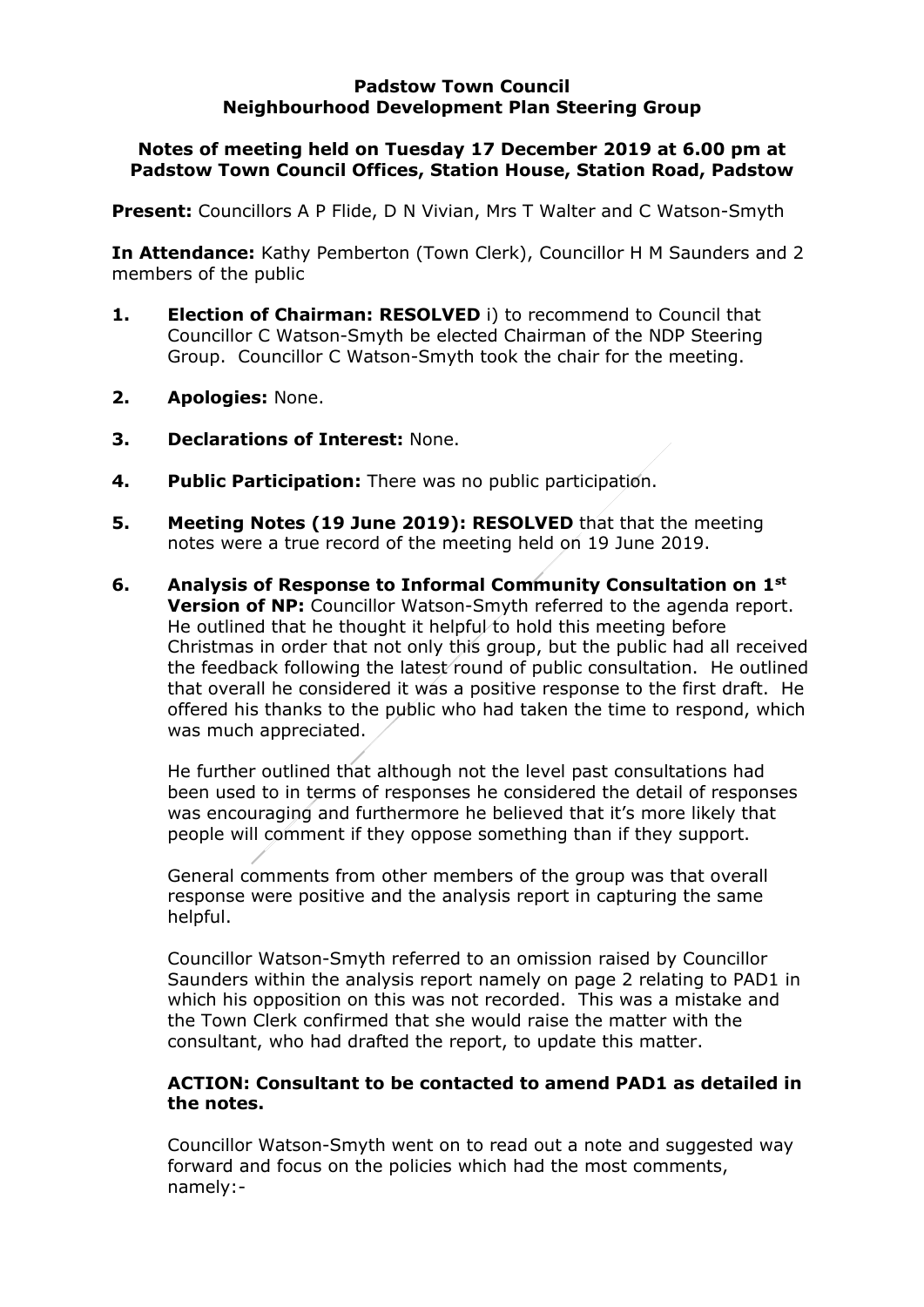PAD5 – Local Green Space PAD 6 – Settlement Area Boundaries (SAB) PAD 7 – Development adjoining Padstow's SAB PAD 11 – Rural Exception Site Development PAD 12 – Second Homes

The suggestion was to approach working group members who provided support on these policies previously and assign the role of looking at the responses to provide a balanced and objective view on them and put forward their recommendations. It was hoped that they would be able to help in this regard, Councillor Watson-Smyth confirmed he'd be happy to be involved in these discussions also and suggested that perhaps other steering group members could offer support in this regard too.

He went on to say thoughts were that:-

- PAD 5 (Local Green Spaces); the sites nominated to be considered alongside the criteria for Local Green Spaces;
- Potentially PAD 6, PAD 7 and PAD 11 could be looked at together as they all impact on the development of land on the edge of the settlement areas; and
- PAD 12 (Second Homes), although attracting most unconditional support it might be worth looking at this too as some concerns have been raised about its consequences.

It was further suggested that the group could then meet again to review recommendations and potential impact, if any, on any of the other policies. The next meeting could also be used to discuss/consider any other policy related matters. In respect of the pre-ample/introduction, various comments were raised on this also and he therefore wondered if this could be reviewed by Council officers for the group to consider next time.

It was further noted that there were some non-policy related items raised, detailed in the report. These could be referred to the relevant PTC Committees for their consideration. Some of which could be issues already discussed.

There was some discussion on PAD5 and memories being refreshed that the further site being suggested was a small piece of triangular grass between Egerton and Treverbyn Road. In response to a query, the Town Clerk confirmed that one of the Local Green Spaces put forward by this group was Stile Field, this didn't fall within the criteria however, due to the responses received in this matter the group wished for it to be included.

There was some discussion on the development settlement boundary and comments around its adjustment. There was further discussion on the rural exception site development and concerns being expressed around housing development in the wrong place. One member made mention of other developments that would be required over the coming years such as possible extension of Padstow Cemetery and impact this could have on the surrounding area. One member commented that this issue was too big for a small group to look at; it needed a larger group. Councillor Watson-Smyth commented any recommendations would come back to this group,